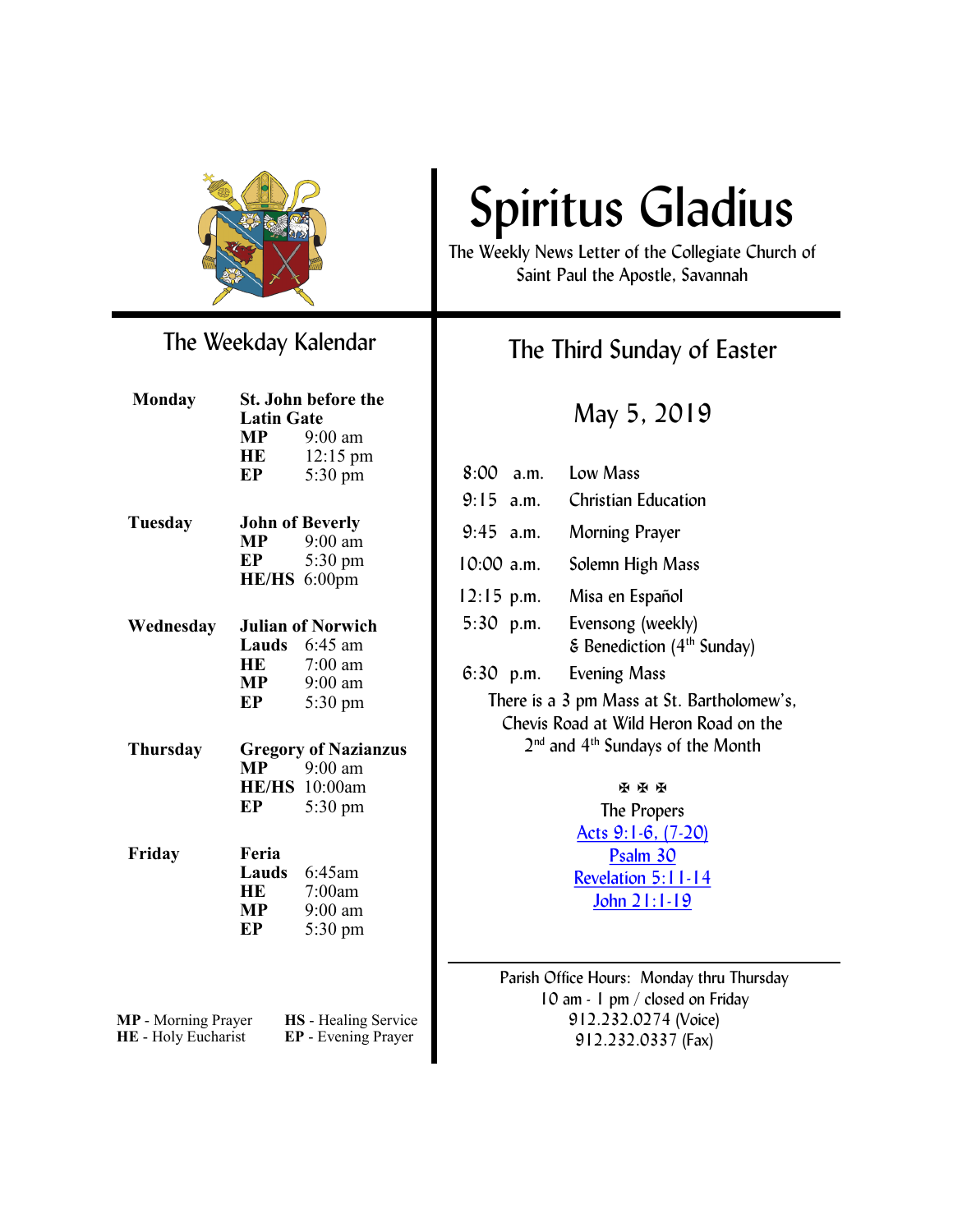## REFLECTIONS

Dear Sisters and Brothers in Christ:

The desire to grow in right relationship with God should be at the heart of every Christian Life. Our lives need to be rooted in certain practices which will sustain and express the faith delivered to us by the Saints. While no list of practices can be described which will work for all in the pursuit of the Christ-life, it is important for each and every one of us to prayerfully engage in practices which have stood the test of time and have served many cultures, races, nations and eras. Our Lord fully understands our timidity and the difficulties we have in submitting to discipline of any sort, including the discipline of a Christian pilgrim. We can rejoice in the knowledge that our Lord has infinite patience. His love for us supports our halting attempts to stay in the way and our struggles to be faithful. He sustains us even as we doubt or have trouble seeing where He is leading us. Therefore, these practices describe what we can do rather than what we must do. **WWIII**

#### DAILY PRACTICES:

- praying to God: every morning; every night; before and after meals
- spend some time each day in private prayer and spiritual reading

#### WEEKLY PRACTICES:

- celebrate each Sunday by joining in corporate Eucharistic worship and give sacrificially for the spread of God's kingdom.
- dedicate Sunday as a day of personal renewal: asking how I can become more committed to the work of the Body of Christ of which I am a part.
- observe Friday's as a day of penance in memory of the Lord's suffering and death for us.

#### MONTHLY PRACTICES:

- celebrate the Sacrament of Reconciliation (see the Exhortation on pg.316 of the BCP and the Rite of Penance on pg. 446)
- cultivate a monthly devotion (i.e. a novena of the Holy Spirit in the month Pentecost falls; remembering the Angelus daily in the month of May; using the Litany of the Holy Cross in the month of September - the St. Augustine's Prayer Book is a good resource)

#### YEARLY PRACTICES:

- make Advent a time of special spiritual preparation (make a retreat, participate in a Bible Study that considers the last things and the Second Coming)
- make Lent a time of penance and spiritual preparation for the Feast of the Lord's Resurrection (go to the School of Religion, focus on a Lenten Devotion like the Way of the Cross, adopt the discipline of abstinence and keeping the fast, enter fully into the services of Holy Week services)
- attend Mass or have Mass said on the anniversaries of the faithful departed.
- make a retreat or take part in a mission.

#### LIFELONG PRACTICES:

- cultivate a prayer life whose goal is the contemplation of God
- make a friend, be a friend, bring a friend to Christ
- cultivate a schedule that gives priority to attending Mass on Holy Days as well as Sunday's and saying the Daily Offices.

#### OTHER PRACTICES AND CUSTOMS:

- cultivate an awareness of the Holy make a "Holy corner" in your home
- - show reverence to Icons and the Blessed Sacrament (genuflecting, bowing, keeping silence, etc.)
	- take advantage of the Sacramentals of the Church (holy water, votive candles, and blessings, etc.)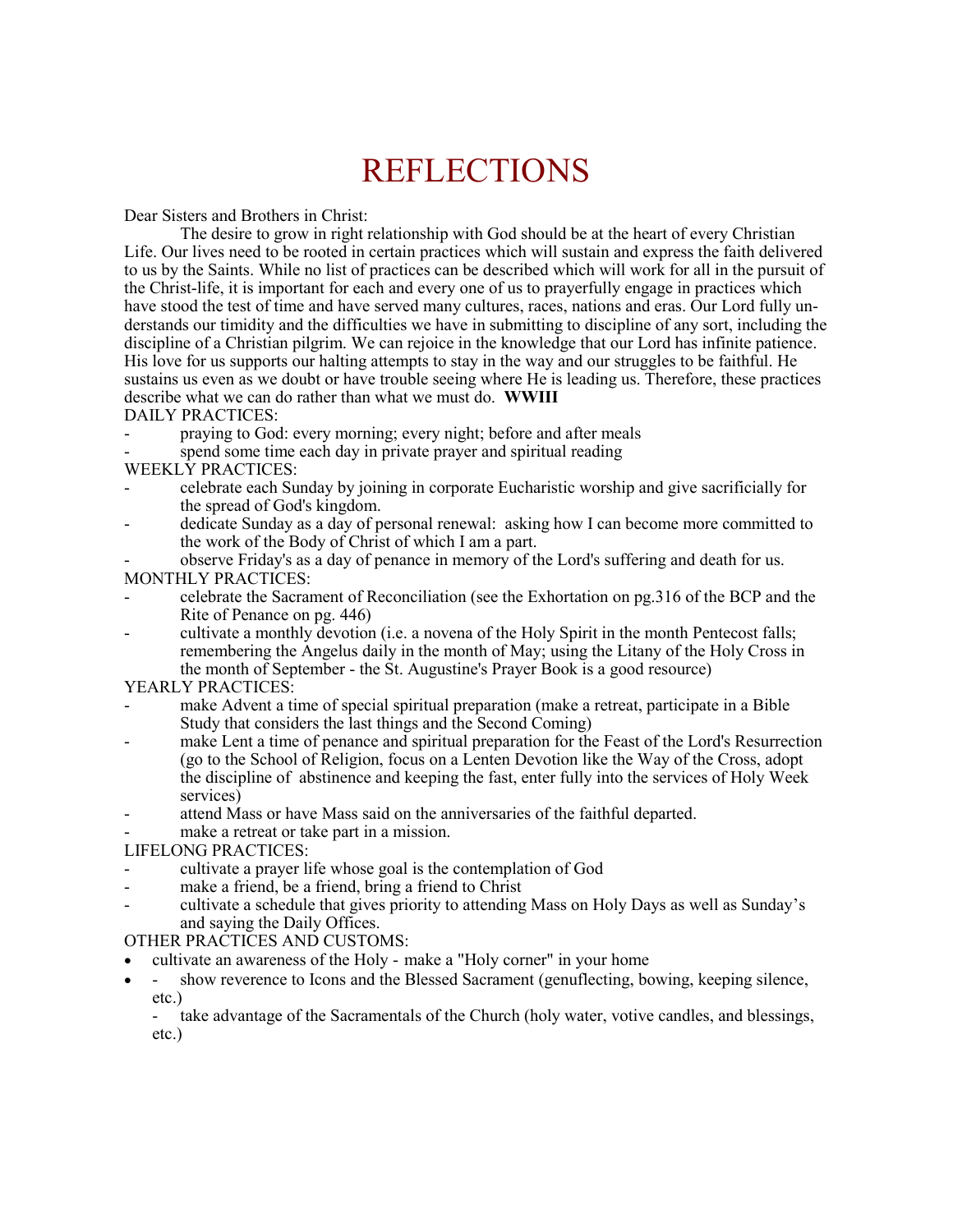## Parish News and Events

### **Hymns & Music for Easter 3:**

182 Christ is alive! 417 This is the feast of victory for our God Anthem: Alleluia (Willam Boyce) Doxology 495 Hail, thou once despised Jesus! 535 Ye servants of God

#### **YOUTH: Convo**

Convo meets this Sunday evening from 6:00-8:00pm at Christ Church Parish House. The theme is Savannah Scavenger Hunt.

**Wonderful Wednesday** resumes this week on May 8th!

#### **Tutors needed**

We are starting a Latino Youth Choir that will rehearse on Thursday afternoons after school. In addition to rehearsal and a snack, we are hoping to provide homework help while we wait for parents to come pick up their children. Please speak with Grace Downs if interested.

**Coffee Hour: T**he sign-up for Coffee Hour Hosts for April through May is now available on Sign-up Genius.**[https://](https://tinyurl.com/y5ekbvlb) [tinyurl.com/y5ekbvlb](https://tinyurl.com/y5ekbvlb)** Thank you for your support of this important ministry.

#### **Giving Statements:**

Giving statements are available in the Narthex. If you do not find yours, please contact Ben Head.

#### **Recycle your plastic bags**

Do you have plastic grocery bags piling up at your house? Please bring them to the church and recycle them by placing them in the container outside Deacon Sue's office. We need them for many things including Back-pack Buddies.

#### **ECW Covered Dish Luncheon**

All ladies of the parish are invited to attend the covered dish luncheon on Saturday, May 11 at 12:00 noon. The luncheon will be held at the home of Deacon Sue, 543 Washington Avenue.

#### **Chair Yoga**

Heather Downs leads a chair yoga group in the Parish Hall every Monday at 10:30am. If you are interested, just bring your mat and show up!

#### **Facilities Use**

If you are wanting to use any part of the church for a meeting or a group, please complete a Facilities Use Form available from the Church office so that your event may be placed on the main calendar, your space reserved, and appropriate preparations/clean-up can be arranged.

## *"I have sometimes wondered whether the writer of Genesis heard God singing creating into being…"*

 *--From a sermon by Paul Manz*